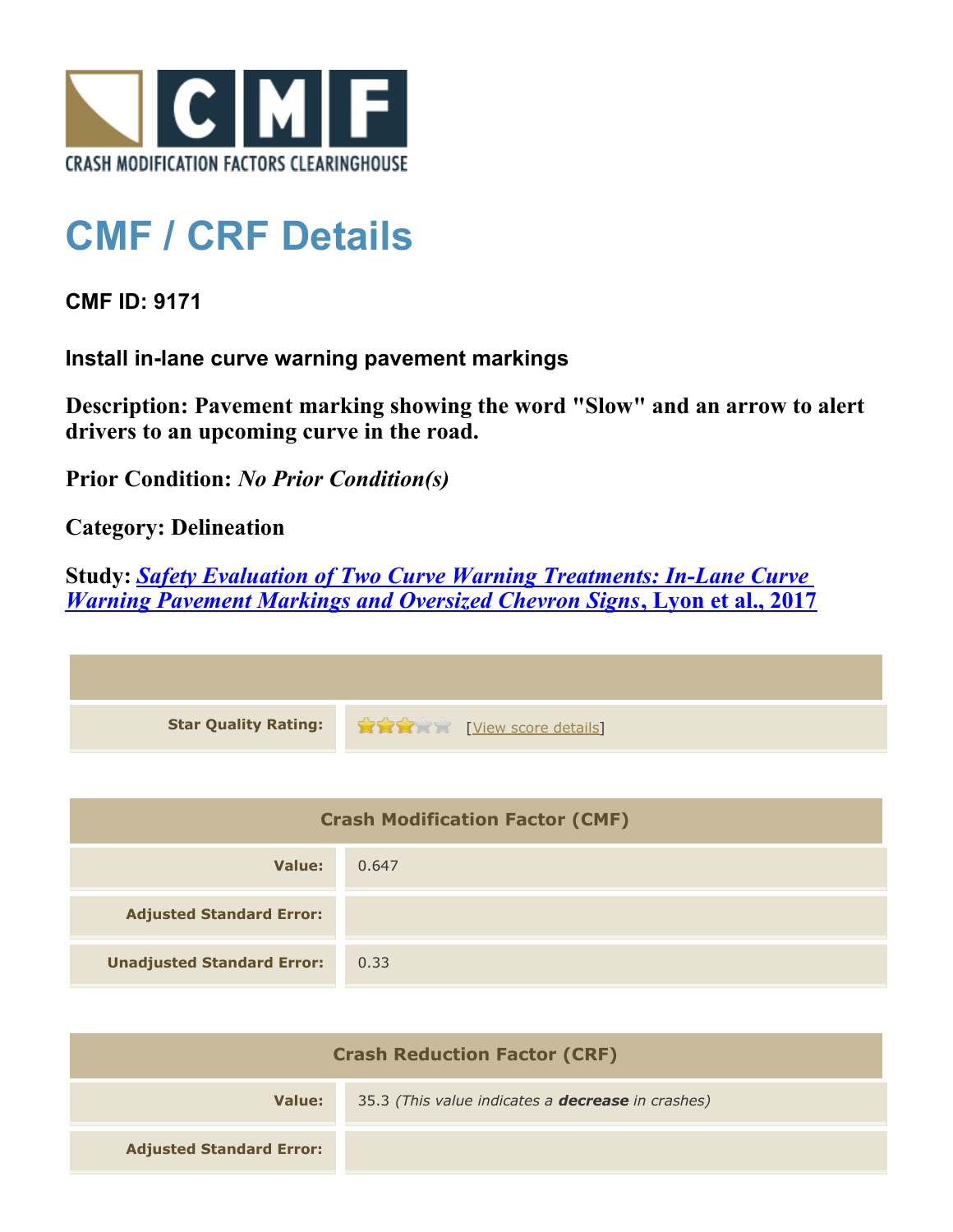| <b>Applicability</b>       |                                                 |
|----------------------------|-------------------------------------------------|
| <b>Crash Type:</b>         | Other                                           |
| <b>Crash Severity:</b>     | All                                             |
| <b>Roadway Types:</b>      | Not specified                                   |
| <b>Number of Lanes:</b>    |                                                 |
| <b>Road Division Type:</b> |                                                 |
| <b>Speed Limit:</b>        |                                                 |
| <b>Area Type:</b>          |                                                 |
| <b>Traffic Volume:</b>     | 590 to 7600 Annual Average Daily Traffic (AADT) |
| <b>Time of Day:</b>        | Night                                           |

## *If countermeasure is intersection-based*

| <b>Intersection Type:</b>         |  |
|-----------------------------------|--|
| <b>Intersection Geometry:</b>     |  |
| <b>Traffic Control:</b>           |  |
| <b>Major Road Traffic Volume:</b> |  |
| <b>Minor Road Traffic Volume:</b> |  |

| <b>Development Details</b>      |        |
|---------------------------------|--------|
| <b>Date Range of Data Used:</b> |        |
| <b>Municipality:</b>            |        |
| State:                          | IA, PA |